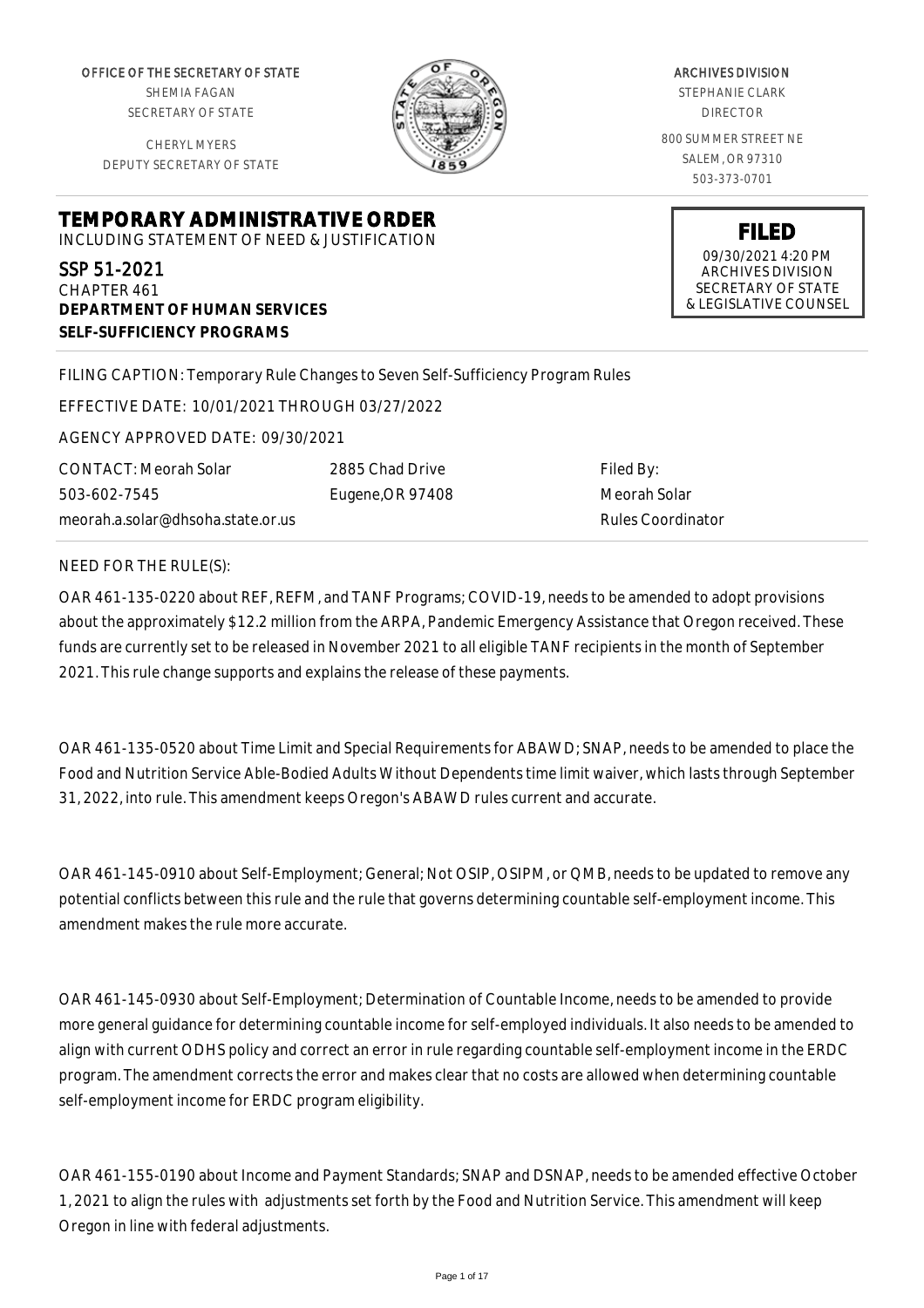OAR 461-160-0040 about Dependent Care Costs; Deduction and Coverage, needs to be amended to allow the agency to pay for child care when a child in not attending in-person school and when a parent is working from home and still requires child care. These rule changes align OAR with new agency policy.

OAR 461-160-0300 about Use of Income to Determine Eligibility and Copay Benefits for ERDC, needs to be amended to create a central rule that governs ERDC program eligibility and how copays are determined. It also needs to be amended to adopt the Department's new copay structure. These amendments bring most ODHS rules about ERDC eligibility and copays under one OAR and implement the vastly reduced ERDC copay amounts that begin October 1, 2021.

# JUSTIFICATION OF TEMPORARY FILING:

The Department finds that failure to act promptly by amending OAR 461-135-0220 will result in serious prejudice to the public interest, the

Department, and TANF eligible individuals. The Department needs to proceed by temporary rule due to the detrimental impact the COVID-19 pandemic has had on communities, the limited amount of time the agency has to implement rule changes during this time, and the need to issue funds to eligible families in November 2021. The payments will be sent through the ONE system which is currently being updated through the change request process to release payments in November. Delaying this could risk the funds not being released by the federally stated deadline. Additionally, the release of the payments in November of 2021 is intended to assist our most vulnerable families at a time when pandemic unemployment and other payments such as the stimulus payments may no longer being received. Failure to act immediately to align rule with ongoing Department policies and the necessary issuances could create confusion for ODHS staff, the public, and regulatory agencies. These rule amendments create clear guidance and transparency regarding the Pandemic Emergency Assistance payments and make clear which COVID-19 rule provisions are still in place effective October 1, 2021.

The Department finds that failure to act promptly by amending OAR 461-135-0520 will result in serious prejudice to the public interest, the

Department, and individuals considered Able-Bodied Adults Without Dependents. Delaying this could risk confusion or certain individuals made subject to time limits on October 1, 2021, in contradiction to the federal ABAWD waiver. Failure to act immediately to align rule with ongoing Department policies and the federal waiver could create confusion for ODHS staff, the public, and regulatory agencies. These rule amendments create clear guidance and transparency regarding SNAP time limits in Oregon.

The Department finds that failure to act promptly by amending OAR 461-145-0910 will result in serious prejudice to the public interest and the

Department. Failure to act immediately to eliminate from rule any potential rule conflict with other governing rules could create confusion for ODHS staff, the public, and regulatory agencies. These rule amendments create a referral to the more appropriate rule for the countable self-employment.

The Department finds that failure to act promptly by amending OAR 461-145-0930 will result in serious prejudice to the public interest, the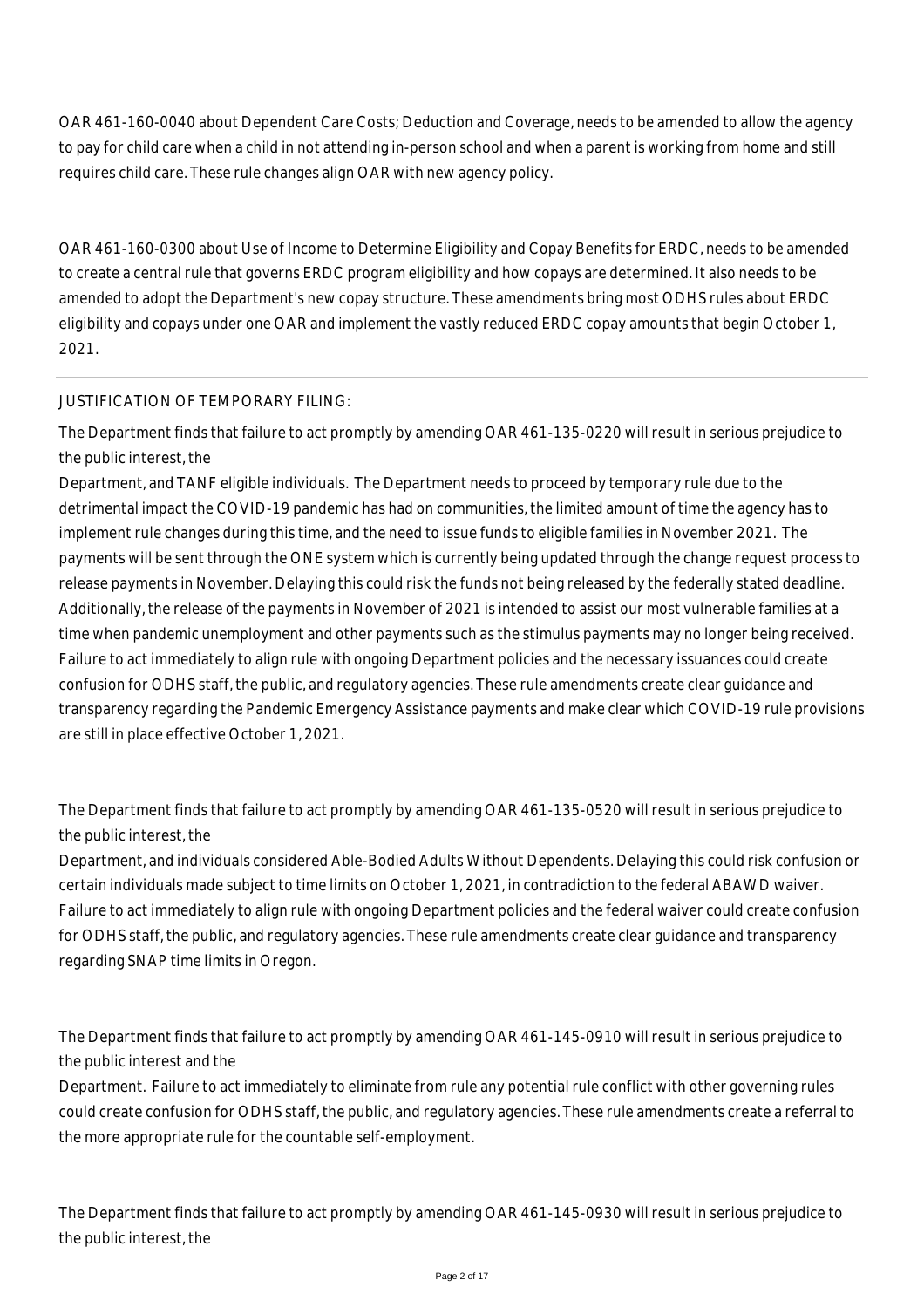Department, and individuals who are self-employed and apply for or receive program benefits, especially ERDC. Failure to act immediately to eliminate from rule any incorrect provisions could create confusion for ODHS staff, the public, and regulatory agencies; or ERDC program administrative error overpayments. These rule amendments correct and align the rule with current policy and ONE system programming.

The Department finds that failure to act promptly by amending OAR 461-155-0190 will result in serious prejudice to the public interest, the

Department, and individuals who are approved for DSNAP. The Department needs to proceed by temporary rule because the Department has received updated standards from Food and Nutrition Service for DSNAP that are to become effective October 1, 2021. These rule amendments align the rule with federal DSNAP standards.

The Department finds that failure to act promptly by amending OAR 461-160-0040 will result in serious prejudice to the public interest, the

Department, and ERDC program eligible individuals . Delaying this rule change could risk the incorrect denial of individuals who are eligible for child care coverage under these new circumstances. Failure to act immediately to align rule with Department policy could create confusion for ODHS staff, the public, and regulatory agencies. These rule amendments create clear guidance and transparency.

The Department finds that failure to act promptly by amending OAR 461-160-0300 will result in serious prejudice to the public interest, the

Department, and individuals who receive or apply for ERDC. Delaying this rule change could risk a continued spread of ERDC eligibility provisions over many rules, which creates confusion. It would also delay the October 1, 2021, implementation of a severely reduced ERDC copay structure that will provide ongoing financial relief in comparison to the previous copay structure at a time when the pandemic has financially impacted many Oregonians. Failure to act immediately to align rule with the new Department policy could create confusion for ODHS staff, the public, and regulatory agencies. These rule amendments create clear guidance and transparency.

DOCUMENTS RELIED UPON, AND WHERE THEY ARE AVAILABLE:

Office of Family Assistance TANF-ACF-PI-2021-02 (The Pandemic Emergency Assistance Fund) available here: https://www.acf.hhs.gov/ofa/policy-guidance/tanf-acf-pi-2021-02

Oregon Grant Award Letter of April 2021 available from TANF Policy Analyst Team.

Food and Nutrition Service "Supplemental Nutrition Assistance Program (SNAP) – Oregon Request to Waive Able Bodied Adults Without Dependents (ABAWDs) Time Limit – Approval" available from SNAP Policy Analyst Team

USDA Food and Nutrition Service ABAWD Waivers Website, available here: https://www.fns.usda.gov/snap/ABAWD/waivers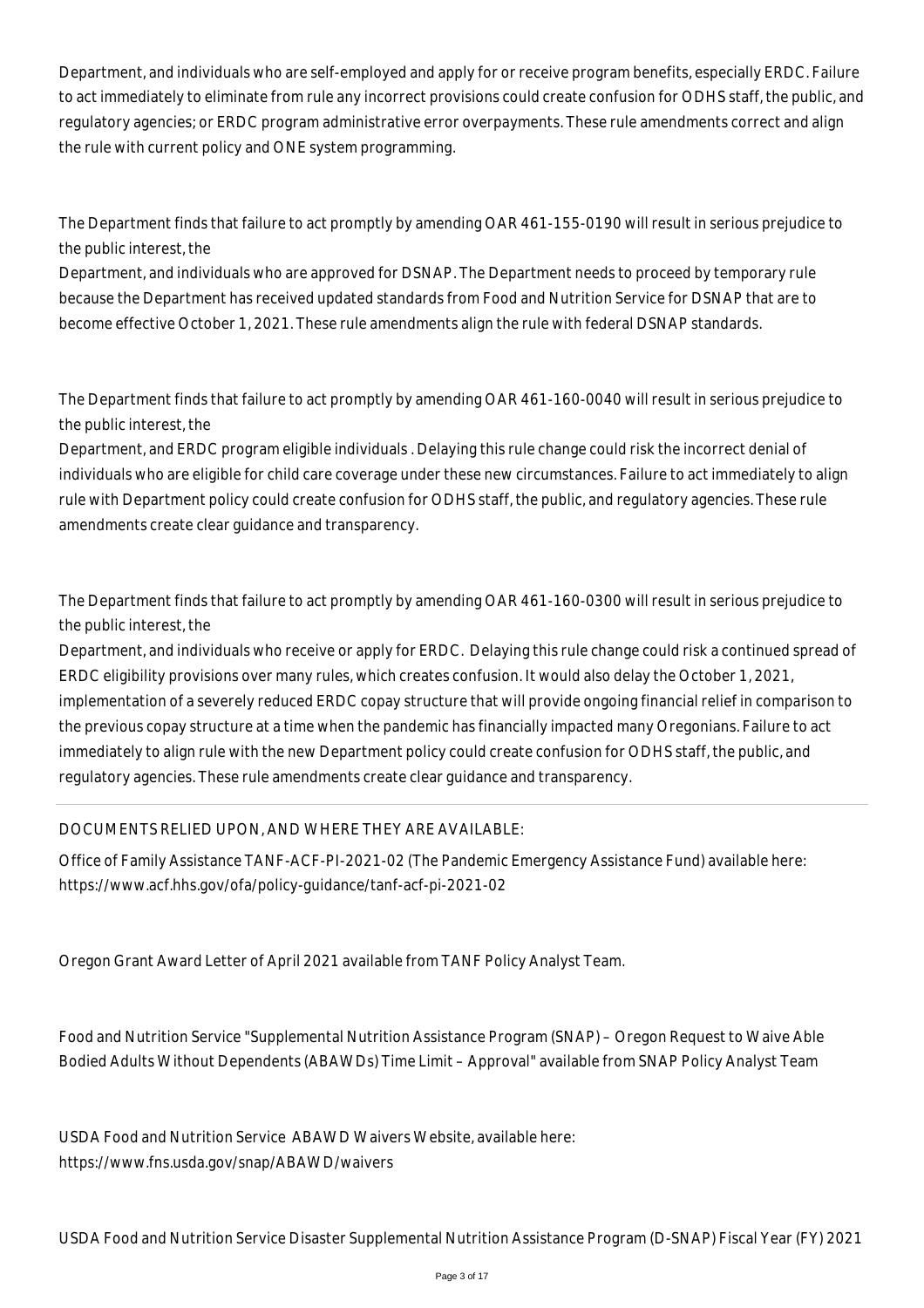Income Eligibility Standards, available here: https://fns-prod.azureedge.net/sites/default/files/media/file/FY2021- DSNAP-IncomeEligibilityStandards.pdf

Documents available from the ERDC Policy Analyst Team.

#### RULES:

461-135-0220, 461-135-0520, 461-145-0910, 461-145-0930, 461-155-0190, 461-160-0040, 461-160-0300

#### AMEND: 461-135-0220

RULE SUMMARY: OAR 461-135-0220 is being amended by temporary filing to end all existing REF, REFM, and TANF program rule amendments related to the COVID-19 pandemic on September 30, 2021, except for the amendment to the resource limit. It is also being changed to add provisions about how ODHS will distribute and handle the American Rescue Plan Act of 2021, Pandemic Emergency Assistance funds for certain TANF benefit groups.

#### CHANGES TO RULE:

461-135-0220

REF, REFM, and TANF Programs; COVID-19

The provisions in this rule apply to the REF, REFM, and TANF programs.¶

(1) Notwithstanding OAR 461-115-0040(2), the "filing date" may be established telephonically by the Department making record of:¶

(a) The name of the applicant, and their authorized representative (see OAR 461-115-0090) if one exists,¶

(b) The applicant's address,¶

(c) The applicant's request for REF, REFM, or TANF benefits,¶

(d) The applicant stating their full name as their signature, and¶

(e) The date the above occur. ¶

(2) Any individual may apply for REF, REFM, or TANF benefits using the Department approved "telephonic application" (see section (3) of this rule) and "narrated telephonic signature" (see section (4) of this rule) processes. An individual submitting a telephonic application must submit the application with a narrated telephonic signature.¶

(3) A telephonic application is accepted if the following requirements are met: ¶

(a) All questions on the application are answered.¶

(b) All information necessary to determine eligibility (see OAR 461-001-0000) and benefit amount is provided for each individual in the filing group (see OAR 461-110-0310). ¶

(c) The applicant or their authorized representative provides a narrated telephonic signature as defined in this rule. ¶

(4) A narrated telephonic signature is accepted for an application for REF, REFM, or TANF benefits if the following requirements are met:¶

(a) The "Your Rights and Responsibilities" form is reviewed and sent to the mailing address of the applicant.¶

(b) The following sections at the end of the application form are reviewed and sent to the mailing address of the applicant:¶

(A) "Information about cash benefits,"¶

(B) "Information about TANF program penalties,"¶

(C) "Information about all programs," and¶

(D) "Information about your rights and responsibilities." ¶

(c) The "Cooperating with Child Support Enforcement" form, is reviewed, including the good cause for non-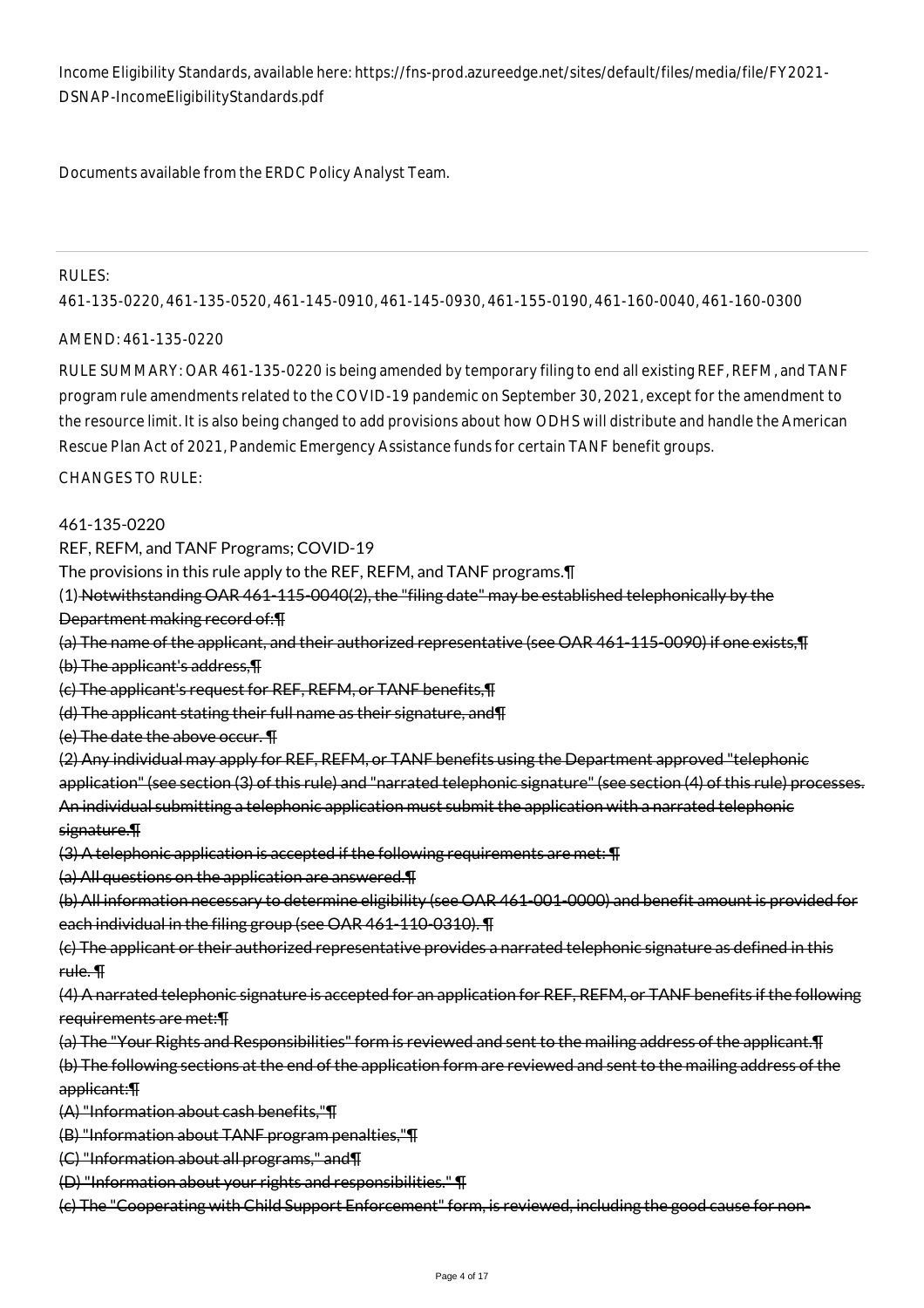cooperation with Child Support section, and sent to the mailing address of the applicant.¶

(d) The "Your Rights and Responsibilities While in JOBS, JOBS Plus, and Refugee Employment Services" form is sent to the mailing address of the applicant.¶

(e) The applicant or their authorized representative affirms that they:¶

(A) Have heard and understand their rights and responsibilities; ¶

(B) Agree to their rights and responsibilities;¶

(C) Have given true, correct, and complete information to the Department; and¶

(D) States their full name as their signature.¶

(f) The Department makes record of the narrated telephonic signature.¶

(5) The Department determines eligibility at least once every six months when telephonic application and narrated telephonic signature are used.¶

(6) The Department amends the resource limit for the REF, REFM, and TANF programs (see OAR 461-160- 0015(6) and (8)), as follows:¶

(a) \$2,500 for a need group (see OAR 461-110-0630) with every caretaker relative (see OAR 461-001-0000) serving an intentional program violation (see OAR 461-195-0601). ¶

(b)  $$10,000$  for new applicants and all other need groups (see OAR 461-110-0630).

(72) In the REF program, notwithstanding the provisions in OAR 461-190-0211(1)(d) and (8), the Department may authorize payments, to be made through partner agencies, for housing, utilities, and other emergency expenses for individuals who are within 60 months of being granted an eligible noncitizen status as defined in OAR 461- 120-0125(5). Eligibility for payments are subject to the following requirements:¶

(a) Individuals are not eligible for payments if they:¶

(A) Are currently enrolled in the Matching Grant program.¶

(B) Have received any other subsidized payment for the same expense for the same month.¶

(b) The income of the financialAmerican Rescue Plan Act of 2021, Pandemic Emergency Assistance funds allotted to the Department shall be distributed in a one-time payment to TANF benefit groups (see OAR 461-110-07530) must have been negatively affected by COVID-19.as follows:¶

(ca) The gross income of the financial group shall not exceed 250 percent of the federal poverty level as listed OAR 461-155-0180. ¶

(d) The resource limit of the financial group must meet section (6) of this rule. payment shall be issued in the same method as the TANF benefit.¶

(eb) The sum of all assistance payments under this section must not exceed \$2500 per filing group (see OAR 461- 110-0430). ¶

(f) Payments shall be made through partner agencies designated by the Department and are subject to availability of funding.¶

(8) The following provisions apply to individuals issued an immigration status listed under OAR 461-120-0125(5) between April 1, 2019 and May 31, 2020:¶

(a) The eight-month program eligibility limit stated in payment is limited to groups eligible for TANF for the month of September 2021 whose eligibility (OAR 461-135-0090(4), OAR 461-135-0930(3) and (6), and OAR 461-195- 0621(4)(c) is extended to January 31, 2021, provided:¶

(A) All other financial and non-financial eligibility requirements for REF are met, and001-0000) was determined and authorized by November 1, 2021.¶

(Bc) The income or employability of the financial group was negatively affected by COVID-19.¶

(b) A filing group that establishes a filing date (see OAR 461-115-0040) between December 1, 2020 and

December 31, 2020, shall receive REF benefits for the mpayment amount is determined based on ths of October and November 2020 if:¶

(A) All financial and non-financial eligibility requirements for REF are met for the months of October and November 2020,¶

(B) The filing group did not already receive REF benefits for October and November 2020, and¶

(C) The filing group was not in a Matching Grant Program during the moe available funds and the total number of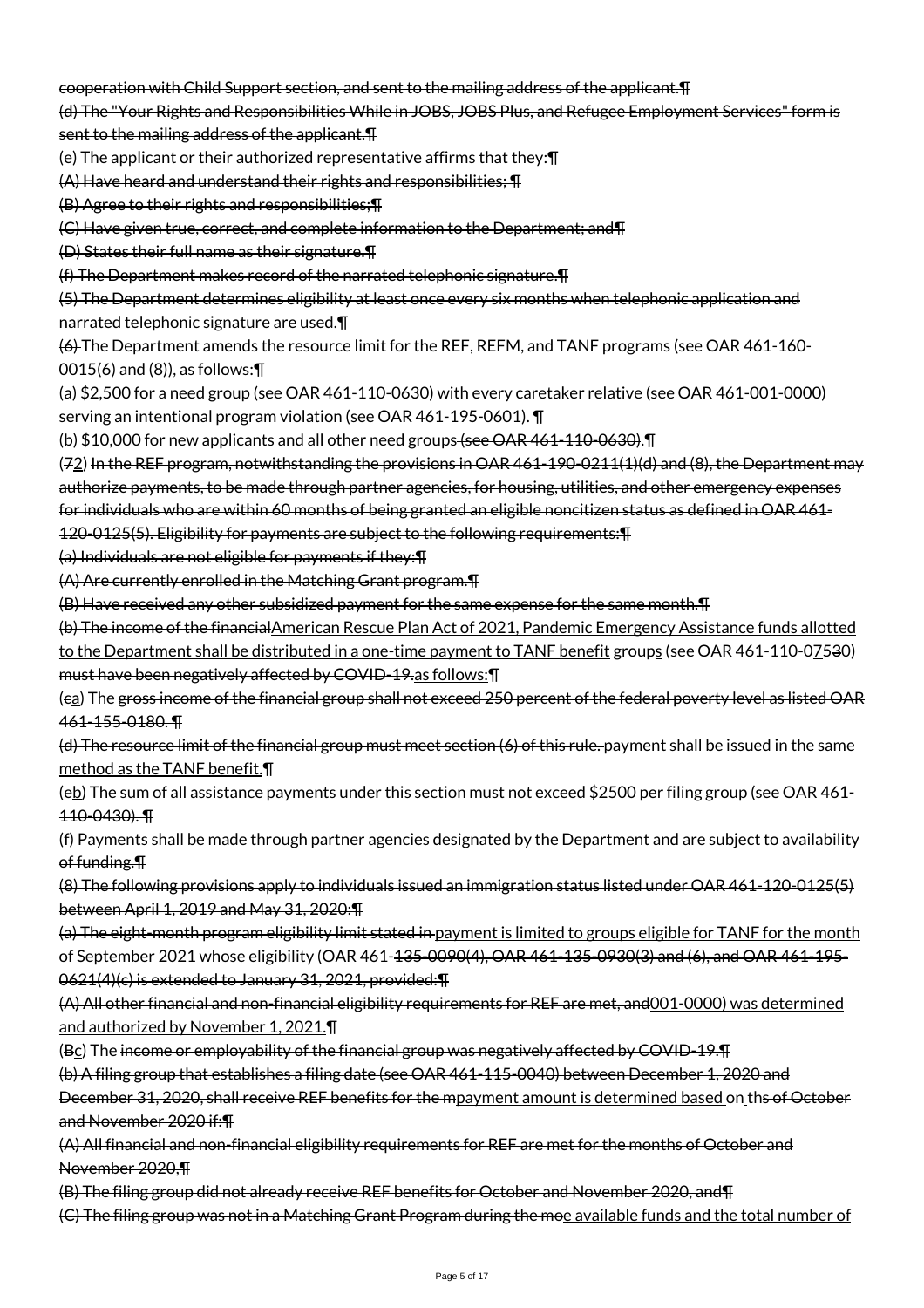eligible benefit groups.¶

(d) Paymenths of October and November 2020.¶

(c) REF benefits shall be categorized as client errorare not subject to overpayment (see OAR 461-195-0501) for any month in which both REF benefits and unemployment compensation benefits (see OAR 461-145-0550) wer and shall not be included in any overpayment calculation.¶

(e) All funds shall be issued. A in Noverpayment created under this provision will be handled in accordance with OAR 461-195-0301 to OAR 461-195-0350mber 2021, on a date determined by the Department, with no remaining funds available.

Statutory/Other Authority: ORS 409.050, 411.060, 411.070, 411.083, 412.006, 412.049, 412.064 Statutes/Other Implemented: ORS 409.010, 411.060, 411.070, 411.081, 411.083, 411.087, 412.006, 412.049, 412.064, 45 CFR 206.10, 45 CFR 400.155, 45 CFR 261.11, 45 CFR 260.31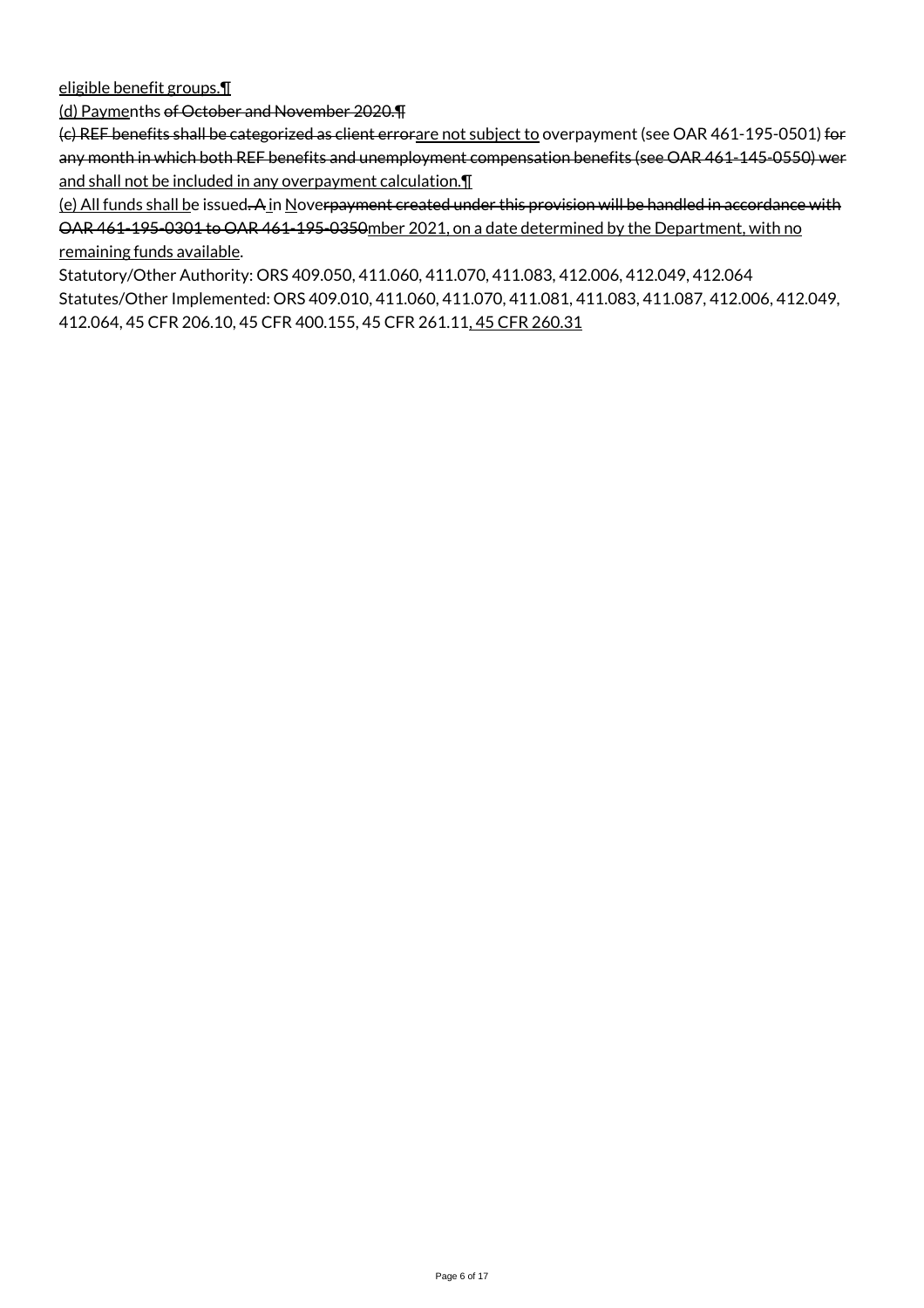## AMEND: 461-135-0520

RULE SUMMARY: OAR 461-135-0520 is being amended to place into rule that through September 30, 2022, all counties in Oregon shall apply a waiver related to SNAP time-limit work requirements. This change will allow individuals, who meet the definition of Able-bodied adult without dependents (ABAWD) and otherwise qualify for SNAP, to receive their food benefits without the possibility of accruing countable months.

CHANGES TO RULE:

### 461-135-0520

Time Limit and Special Requirements for ABAWD; SNAP ¶

This rule establishes the time limit and special requirements for receipt of SNAP benefits for certain adults.¶ (1) Unless the context indicates otherwise, the following definitions apply to rules in OAR chapter 461:¶ (a) "Able-bodied adult without dependents (ABAWD)" means an individual 18 years of age or over, but under the age of 50, without dependents. For the purpose of this definition, "without dependents" means there is no child (see OAR 461-001-0000) under the age of 18 years in the filing group (see OAR 461-110-0310 and 461-110- 0370).¶

(b) "SNAP time-limit areas" means areas of Oregon in which the limitation on eligibility (see OAR 461-001-0000) for SNAP benefits for ABAWD in section 6(o)(2) of the Food and Nutrition Act of 2008 (7 U.S.C. 2015(o)(2)) applies. There are no "SNAP time-limit areas" in Oregon during October 1, 2020 to September 30, 20242. T (c) "SNAP time-limit exempt areas" means areas of Oregon in which the limitation on eligibility for SNAP benefits contained in section 6(o)(2) of the Food and Nutrition Act of 2008 (7 U.S.C. 2015(o)(2)) does not apply per a waiver approved by the United States Department of Agriculture. "Exempt areas" are all counties in Oregon during October 1, 2020 to September 30, 20212.¶

(2) Except as provided otherwise in this rule, an ABAWD who resides in one of the SNAP time-limit areas (see section (1) of this rule) is ineligible to receive food benefits as a member of any household after the individual received food benefits for three countable months (see section (3) of this rule) during January 1, 2019 to December 31, 2021.¶

(3) "Countable months" means months within the 36-month period of January 1, 2019 to December 31, 2021 in which an individual as a member of any household receives SNAP benefits in Oregon or in any other state, unless at least one of the following applies:¶

(a) Benefits were prorated for the month.¶

(b) The individual was exempt from the SNAP time limit for any part of the month for any of the following reasons:¶

(A) The individual resided for any part of the month in one of the SNAP time-limit exempt areas (see section (1) of this rule).¶

(B) The individual was pregnant.¶

(C) A child under the age of 18 years joined the filing group.¶

(D) The individual met the criteria under OAR 461-130-0310(3)(a) or (b).¶

(c) The individual participated in one or more of the activities in paragraphs (A) to (D) of this subsection for 20 hours per week averaged over the month. For purposes of this rule, 20 hours per week averaged monthly means 80 hours per month. (Activities may be combined in one month to meet the 20 hours per week averaged monthly requirement.)¶

(A) Work for pay, in exchange for goods or services, or unpaid work as a volunteer.¶

(i) Work in exchange for goods and services includes bartering and in-kind work.¶

(ii) Unpaid or voluntary work hours must be verified by the employer.¶

(iii) For self-employed individuals, countable income after deducting the costs of producing income (as described in OAR 461-145-0930(5)) must average at least the federal minimum wage times 20 hours per week.¶

(B) Participate in a program under the Workforce Investment Act of 1998, Pub. L. No. 105-220, 112 Stat. 936 (1998).¶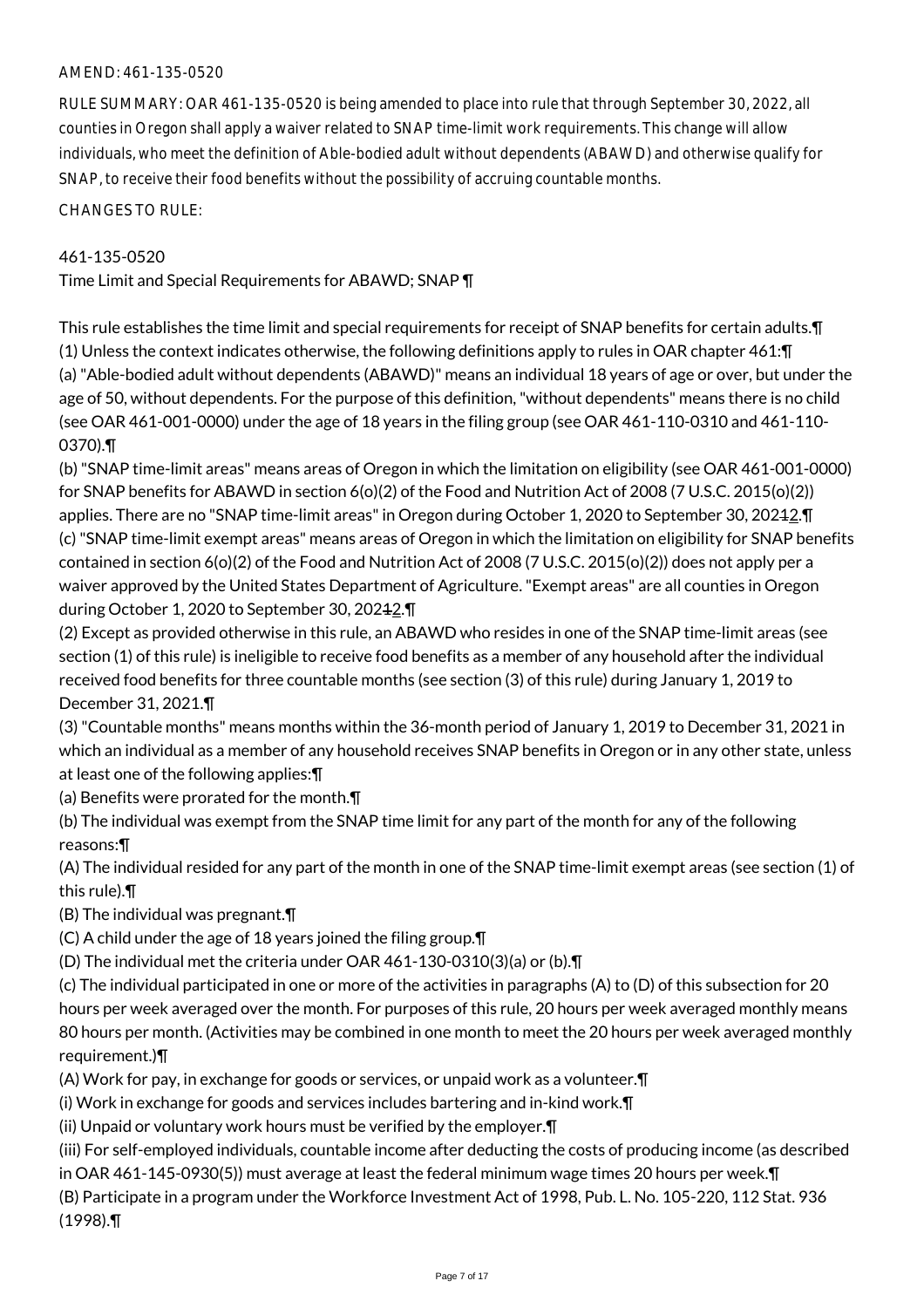(C) Participate in a program under section 236 of the Trade Act of 1974, Pub. L. 93-618, 88 Stat. 2023, (1975) (19 U.S.C. 2296).¶

(D) Comply with the employment and training requirements described in OAR 461-001-0020, 461-130-0305, and 461-130-0315. Work search activities must be combined with other work-related activities to equal 20 hours per week and may not exceed 9 hours per week.¶

(d) The individual complied with the Workfare requirements in OAR 461-190-0500.¶

(4) An ABAWD must submit evidence to the Department within 90 days following the month they received the countable month to show they were exempt or met the 80 hour activity requirement..¶

(5) An ABAWD who is ineligible under section (2) of this rule but otherwise eligible may regain eligibility if the requirements of subsections (a) or (b) of this section are met. ¶

(a) The individual becomes exempt under subsection (3)(b) of this rule. Eligibility regained under this subsection begins on the date the individual files a new application and continues as long as the individual is exempt and is otherwise eligible. If not eligible on the filing date (see OAR 461-115-0040), eligibility begins the date all other eligibility requirements are met.¶

(b) The individual, during a consecutive 30-day period during which the individual is not receiving SNAP benefits, meets the requirements of subsection (3)(c) or (3)(d) of this rule.¶

(A) Eligibility regained under this subsection begins on the date the individual files a new application and continues as long as the individual meets the requirements of subsection (3)(c) or (3)(d) of this rule and is otherwise eligible. If not eligible on the filing date, eligibility begins the date all other eligibility requirements are met.¶

(B) There is no limit to how many times an individual may regain eligibility under this subsection during January 1, 2019 to December 31, 2021. ¶

(c) See OAR 461-180-0010 to add an individual to an open SNAP case after the individual has regained eligibility under this section.¶

(6) An individual who regains eligibility under section (5) of this rule and later fails to comply with the participation requirements of subsection (3)(c) or (3)(d) of this rule may receive a second set of food benefits for three consecutive countable months. The countable months are determined as follows:¶

(a) If the individual stopped participation in a work program, countable months start when the Department notifies the individual they are no longer meeting the work requirement.¶

(b) If the individual stopped participation in a work program, countable months start when the individual notifies the Department they are no longer meeting the work requirement.¶

(c) If a change occurred which results in an individual becoming subject to the time limit in section (2) of this rule and the change was required to be reported under rules in OAR chapter 461, division 170, the countable months start when the change occurred.¶

(d) If a change occurred which results in an individual becoming subject to the time limit and the change was not required to be reported under rules in OAR chapter 461, division 170, countable months start when the Department notifies the individual they must meet the work requirement.¶

(e) An individual may only receive benefits without meeting the requirements of subsection (3)(c) or (3)(d) of this rule for no more than a total of six countable months during January 1, 2019 to December 31, 2021. ¶

(7) This space is reserved for the use of discretionary exemptions, granted by the Food and Nutrition Service, for ABAWDs residing in certain SNAP time-limit areas who are at risk of having their benefits closed or reduced. Beginning April 1, 2020 to September 30, 20242, the Department is not granting discretionary exemptions. T

(8) An ABAWD involved in the activities specified in subsection (3)(c) or (3)(d) of this rule or an activity listed in the individual's case plan (see OAR 461-001-0020) is eligible for support service payments necessary for

transportation and other costs related to completing the activity as allowed by OAR 461-190-0360.

Statutory/Other Authority: ORS 409.050, 411.060, 411.070, 411.121, 411.816

Statutes/Other Implemented: 7 USC 2015, 7 USC 2029, 7 CFR 273.7, 7 CFR 273.24, ORS 409.010, 409.050, 411.060, 411.070, 411.121, 411.816, 411.825, 411.837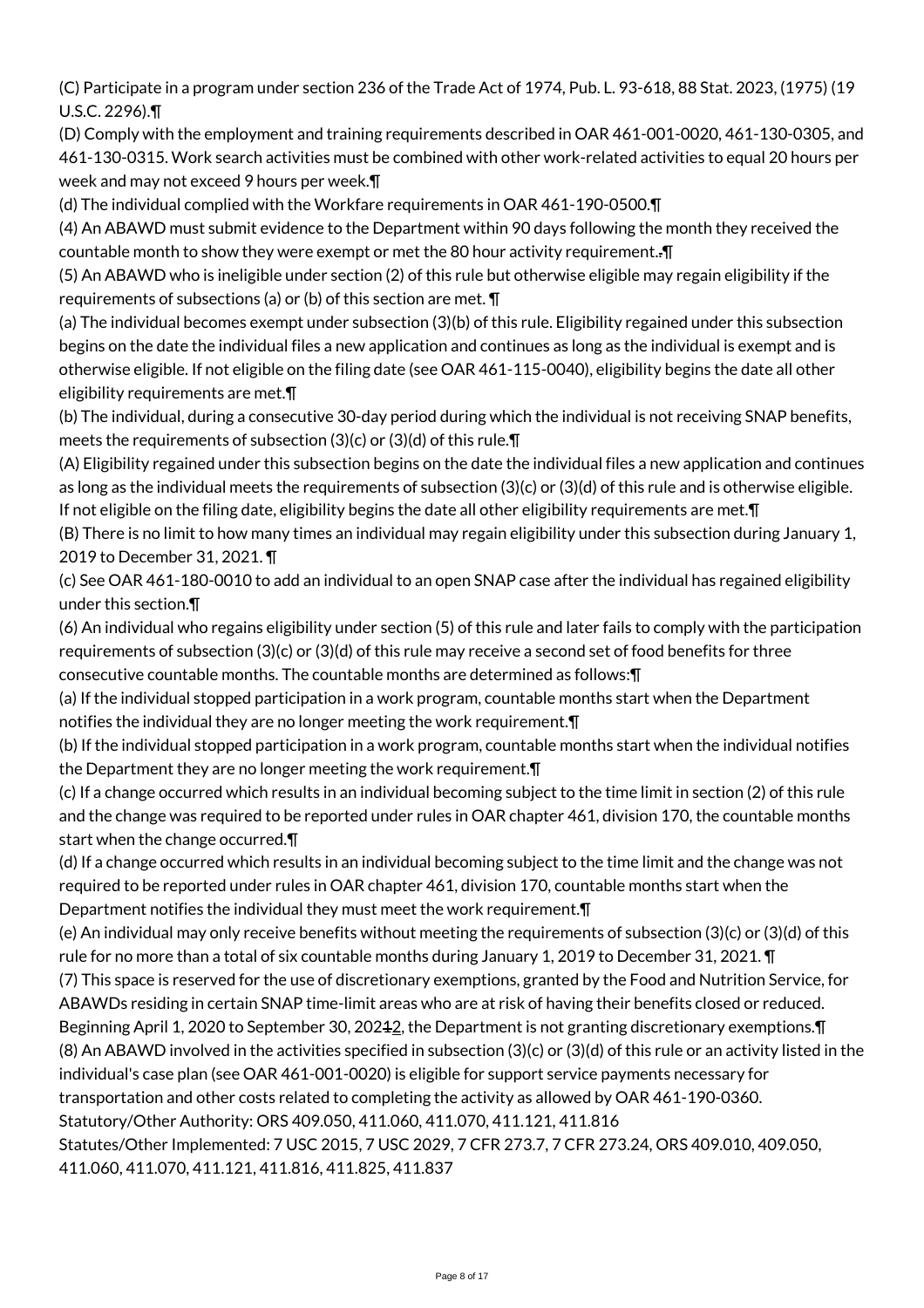## AMEND: 461-145-0910

RULE SUMMARY: OAR 461-145-0910 is being amended to replace information about how countable self-employment income is determined with a reference to the rule that explains the determination in detail.

CHANGES TO RULE:

### 461-145-0910

Self-Employment; General; Not OSIP, OSIPM, or QMB ¶

(1) Self-employment income is income resulting from an individual's business, trade, or profession, rather than from a salary or wage paid by an employer. An individual is considered self-employed if the individual meets the criteria in sections (2) or (3) of this rule. Except as noted in section (3) of this rule when an individual has established a corporation, determine if the individual is self-employed according to section (2) of this rule. If the individual has more than one self-employment business, trade, or profession, the income from each is determined separately.¶

(2) Except as provided in OAR 461-145-0250(1), an individual is self-employed for the purposes of this division of rules if the individual meets the requirements of one or more of (a), (b), or (c):¶

- (a) Files taxes as self-employed for their business on their personal taxes.¶
- (b) Is considered an independent contractor by the business.¶
- (c) Meets all the following criteria:¶
- (A) Is not required by the business to complete an IRS W-4 form;¶
- (B) Is not required to pay federal income tax or FICA payments from their paycheck(s);¶
- (C) Liability or worker's compensation insurance for the individual is not paid by the business;¶
- (D) Meets at least one of the following:¶
- (i) Creates or provides the products or services they sell, or¶
- (ii) Sets the price for the products or services they sell;¶
- (E) Is responsible for the business expense and losses; and¶
- (F) Receives profits from the business.¶
- (3) Notwithstanding section (2) of this rule:¶
- (a) Homecare Workers (see OAR 411-031-0020) paid by the Department are not self-employed.¶
- (b) Child care providers (see OAR 461-165-0180) paid by the Department, adult foster home providers (see OAR

411-050-0602) paid by the Department, realty agents, and individuals who sell plasma, redeem beverage

containers, pick mushrooms for sale, or engage in similar enterprises are considered to be self-employed.¶

(4) In the ERDC, REF, SNAP, and TANF programs, self-employment income is counted prospectively to determine eligibility (see OAR 461-001-0000) as follows:¶

(a) Self-employment income is annualized when it is:¶

(A) Received during less than a 12-month period but is intended as a full year's income.¶

(B) From a business that has operated for a full year and the previous year is representative of what the income and costs will be during the budget month.¶

(b) Except in the ERDC program, self-employment income is treated as anticipated income when a financial group (see OAR 461-110-0530) begins self-employment and is unable to determine what the income and costs will be during the budget month.¶

(5) In the REFM program:¶

(a) Self-employment income is counted only if received in the month of application.¶

(b) If self-employment income counted in the month of application puts the applicant over the income limits for REFM, the income is calculated according to section (4) of this rule.¶

(6) When determining the amount of countable (see OAR 461-001-0000) self-employment income, use gross receipts and sales, including mileage reimbursements, before coststhe Department follows OAR 461-145-0930. Statutory/Other Authority: ORS 409.050, 411.060, 411.070, 411.404, 411.816, 412.006, 412.049, 413.085, 414.685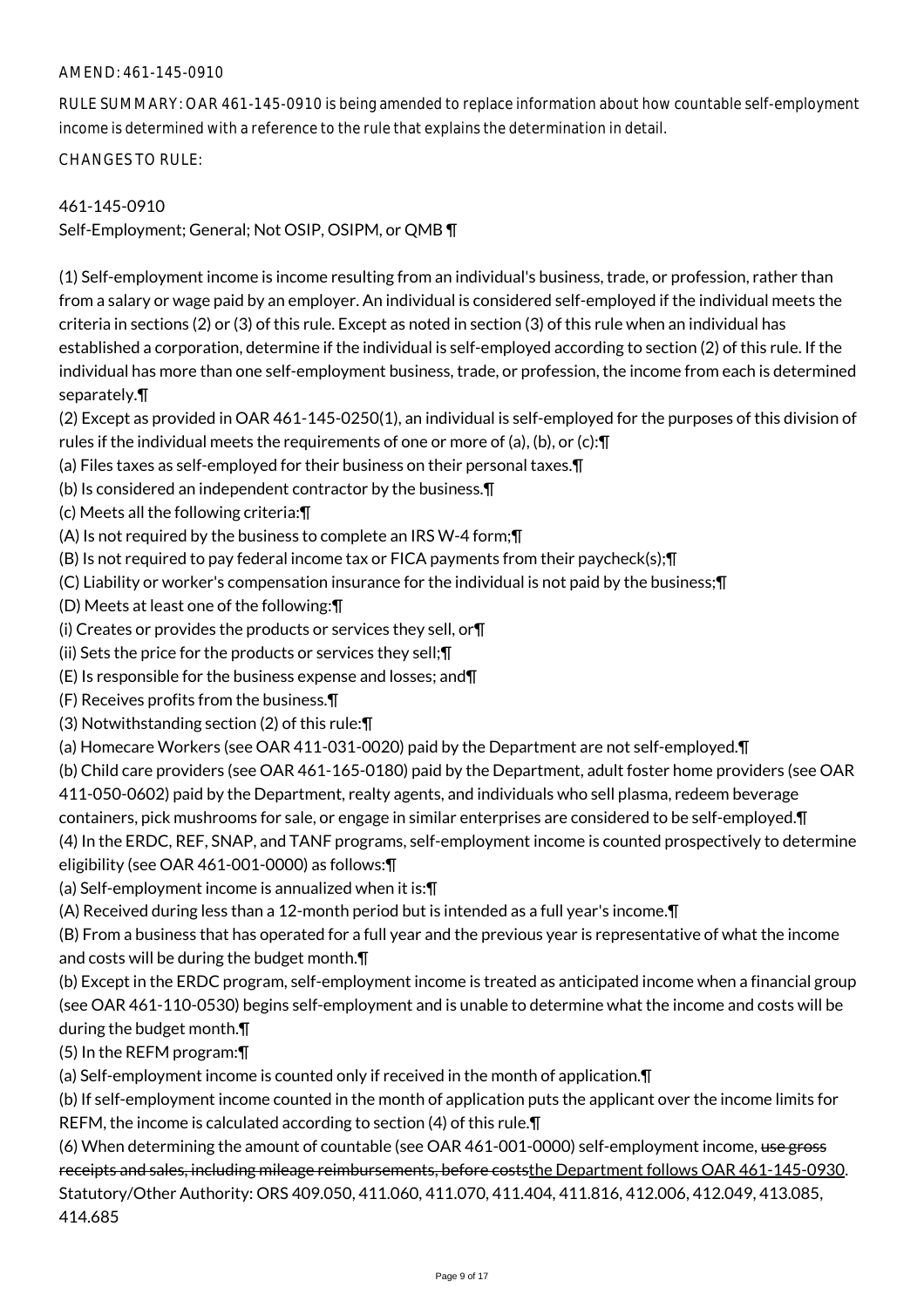Statutes/Other Implemented: ORS 409.010, 409.050, 411.060, 411.070, 411.404, 411.816, 412.006, 412.049, 413.085, 414.685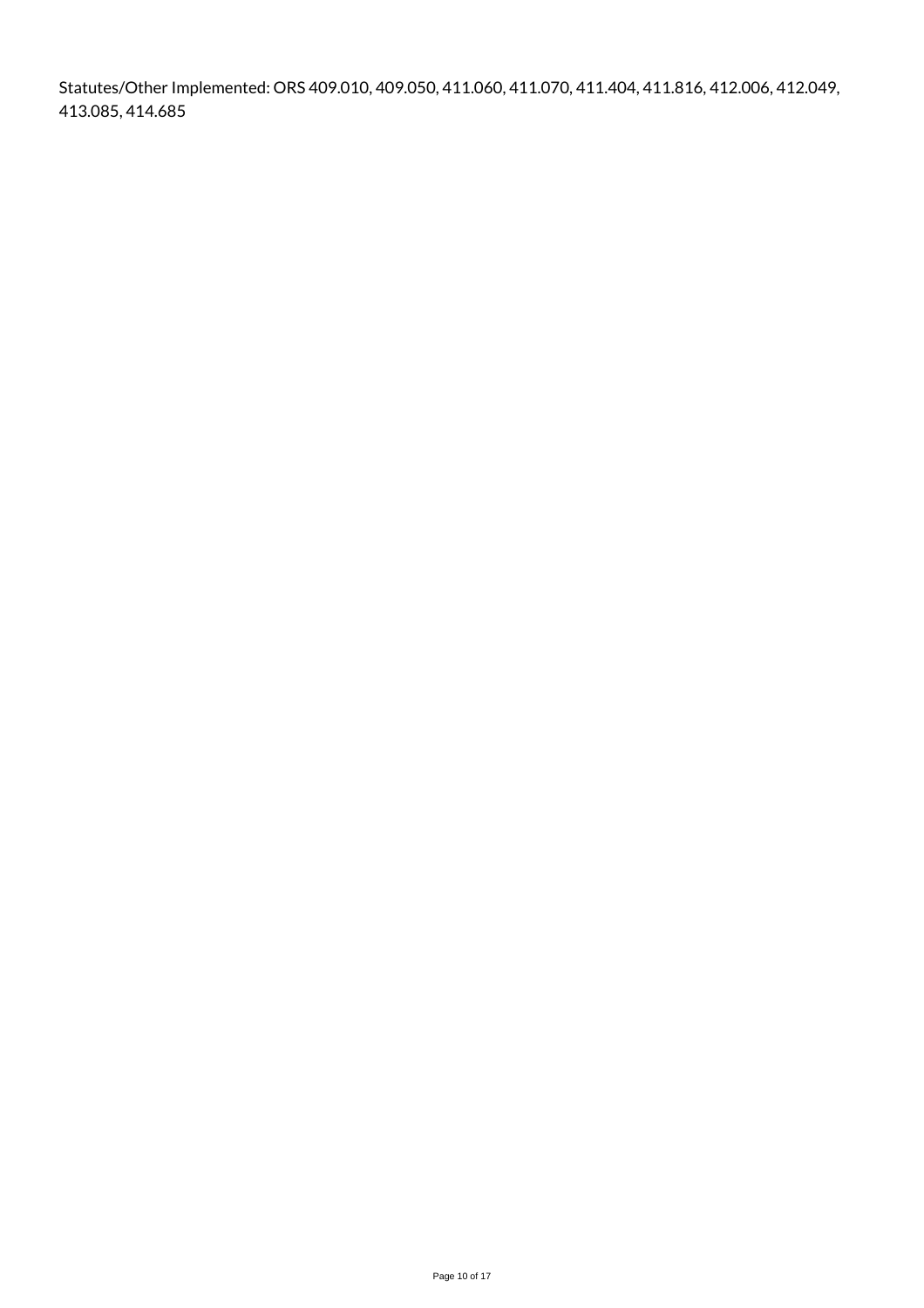### AMEND: 461-145-0930

RULE SUMMARY: OAR 461-145-0930 is being amended to align the rule with current Department policy and to distinguish for the ERDC program how self-employment countable income is determined, which does not allow deductions, from how self-employment income is calculated for determining ERDC copay and hours, which does allow deductions. It is also being amended to make the general Department provisions regarding self-employment countable income clearer.

CHANGES TO RULE:

### 461-145-0930

Self-Employment; Determination of Countable Income ¶

This rule explains how different programs exclude and deduct costs from self-employment gross sales and receipts to determine countable (OAR 461-001-0000) income from self-employment.¶

(1) The Department initially determines gross self-employment income, totaling gross sales and receipts, including mileage reimbursements, minus any returns and allowances (before excluding or deducting any costs). The minima

(2). Inf the ERDC program, if an individual claims an excludablre are costs permitted under OAR 461-145-0920, at least 50 percent of gross self-employment income is excluded. The maximum exclusion is the total excludable cost under OAR 461-145-0920the Department allows deductions from the gross self-employment income in accordance with this rule to determine countable (OAR 461-001-0000) income from self-employment.¶

(2) In the ERDC program, no costs are deducted.¶

(3) In the OSIP, OSIPM, and QMB programs, all costs permitted under OAR 461-145-0920 are excluded.¶ (4) In the REF, REFM, and TANF programs, no costs are subtracted (excluded).¶

(5) In the SNAP program, if there are any costs permitted under OAR 461-145-0920, there is a deduction of 50 percent of gross self-employment income.¶

(6) In the DSNAP program, the Department allows all actual costs permitted under OAR 461-145-0920. Statutory/Other Authority: ORS 414.685, ORS 414.826, ORS 329A.500, 409.050, 411.060, 411.083, 411.404, 411.706, 411.816, 412.006, 412.049, 413.085

Statutes/Other Implemented: ORS 414.826, 7 CFR 280.1, ORS 329A.500, 409.010, 411.060, 411.083, 411.404, 411.706, 411.816, 412.006, 412.009, 412.049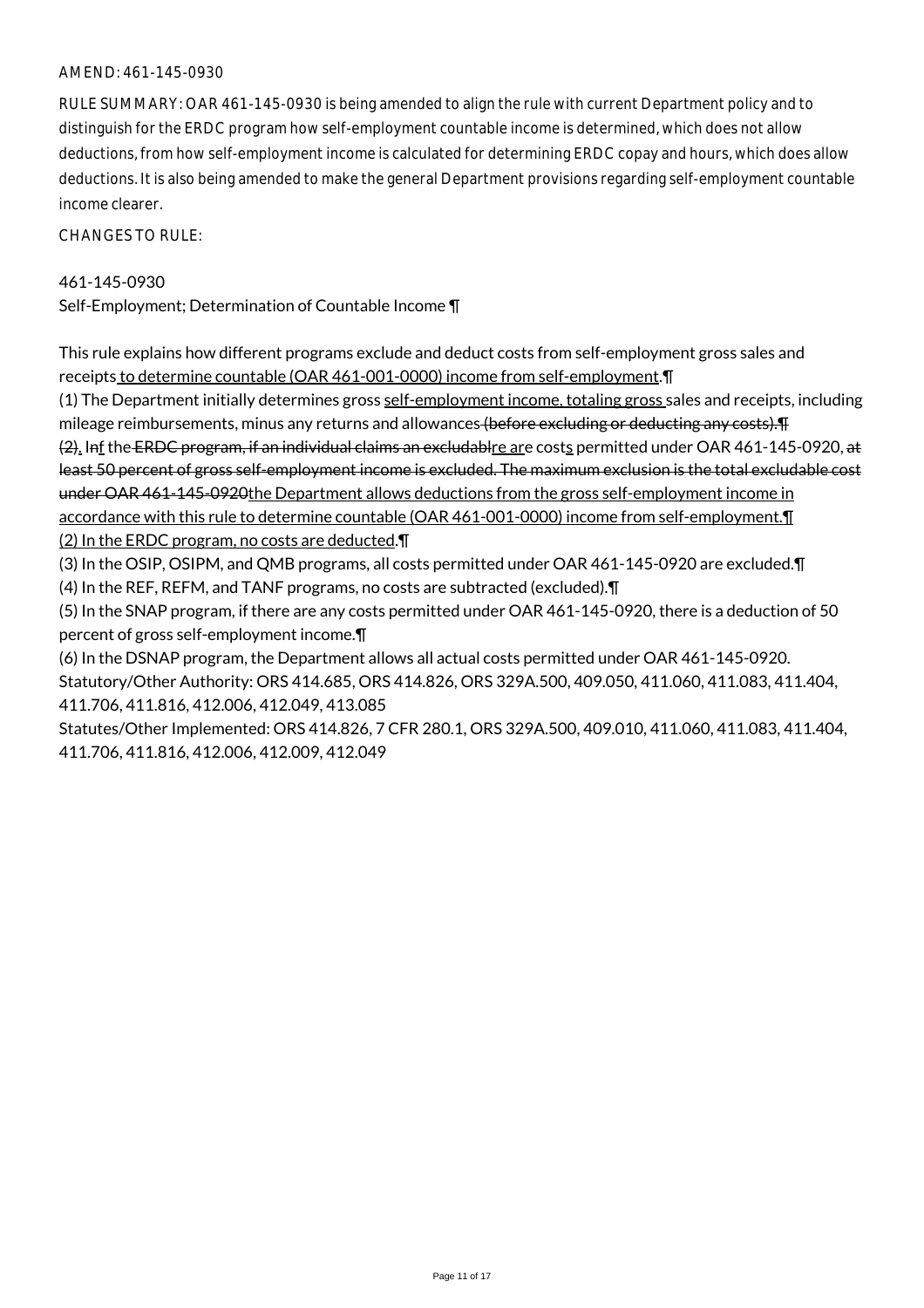#### AMEND: 461-155-0190

RULE SUMMARY: OAR 461-155-0190 is being amended through a temporary filing effective October 1, 2021, to align the full-month Disaster SNAP (DSNAP) Payment Standard with adjustments set forth by the Food and Nutrition Service.

CHANGES TO RULE:

## 461-155-0190

Income and Payment Standards; SNAP and DSNAP ¶

| (1) The monthly SNAP Countable Income Limit is set at 130 percent of the federal poverty level under OAR 461- |
|---------------------------------------------------------------------------------------------------------------|
| 155-0180 for the number of individuals in the need group (see OAR 461-110-0630). The monthly SNAP Adjusted    |
| Income Limit is set at 100 percent of the federal poverty level under OAR 461-155-0180 for the number of      |
|                                                                                                               |
| individuals in the need group. $\P$                                                                           |
| (2) The SNAP Payment Standard (Thrifty Food Plan) is: \[                                                      |
| No. in Benefit GroupMonthly Amount \[                                                                         |
|                                                                                                               |
|                                                                                                               |
|                                                                                                               |
|                                                                                                               |
|                                                                                                               |
|                                                                                                               |
|                                                                                                               |
|                                                                                                               |
|                                                                                                               |
| (3) The full-month Disaster SNAP (DSNAP) Payment Standard is: \[                                              |
| No. in Benefit Group Monthly Amount¶                                                                          |
|                                                                                                               |
|                                                                                                               |
|                                                                                                               |
|                                                                                                               |
|                                                                                                               |
|                                                                                                               |
|                                                                                                               |
|                                                                                                               |
|                                                                                                               |
| (4) The DSNAP Gross Income Limit is set under OAR 461-155-0180 for the number of individuals in the           |
| household (see OAR 461-135-0491) group.                                                                       |

Statutory/Other Authority: ORS 409.050, 411.060, 411.070, 411.816

Statutes/Other Implemented: ORS 411.070, 411.816, 411.825, 411.837, ORS 409.010, 409.050, 411.060, 7 CFR 273.1, 7 CFR 273.10, 7 CFR 280.1, H.R. 133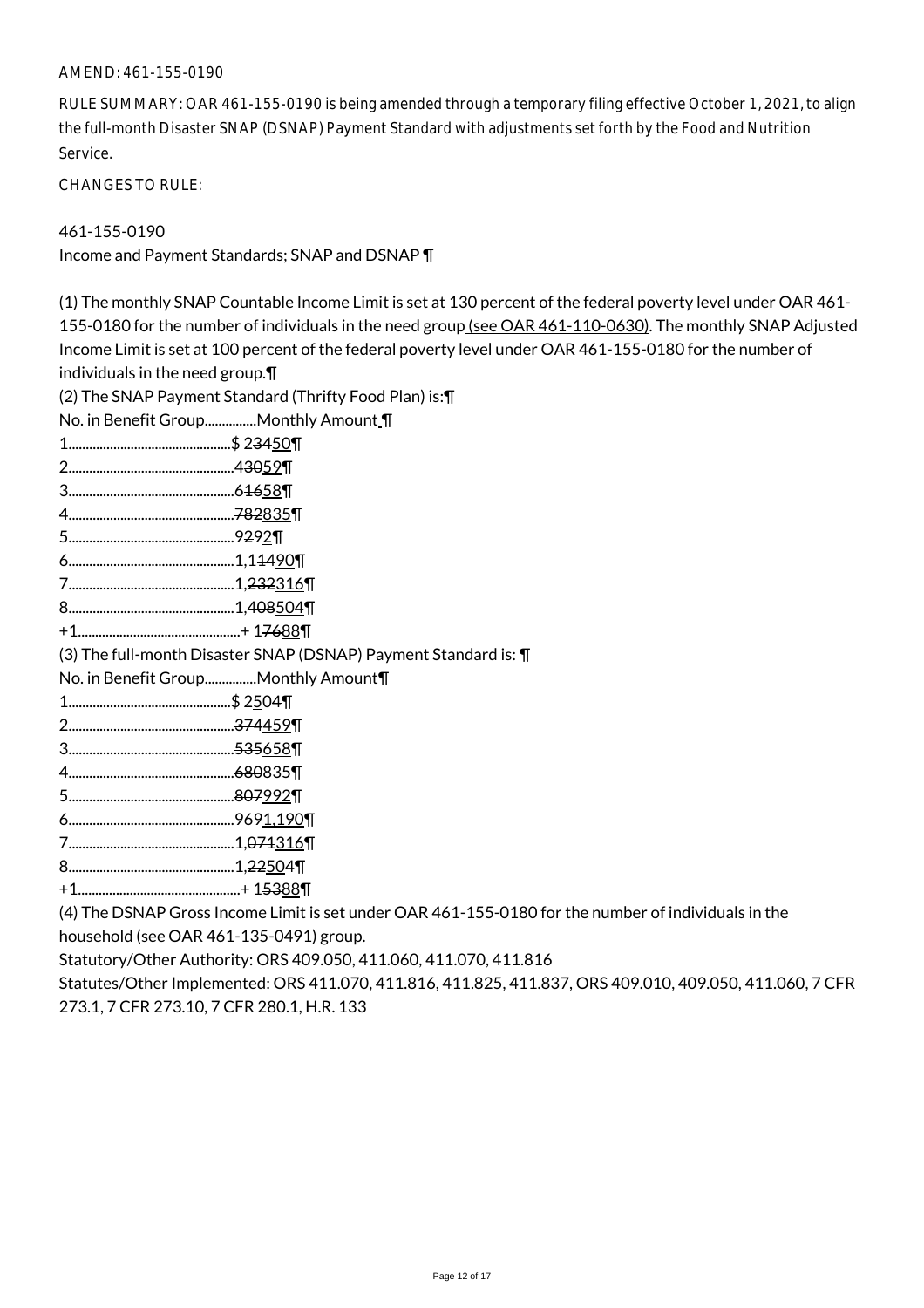## AMEND: 461-160-0040

RULE SUMMARY: OAR 461-160-0040 is being amended to remove the word "client," to expand child care coverage to school hours for children participating in distance learning rather than in-person schooling, and to expand child care coverage when caretakers are working from home when the nature of the work does not allow the caretaker to provide the care without affecting their work.

CHANGES TO RULE:

461-160-0040

Dependent Care Costs; Deduction and Coverage ¶

(1) In the SNAP program, dependent care is deductible (see OAR 461-160-0430) when all of the following are true:¶

(a) The dependent is a member of the filing group (see OAR 461-110-0310) and is in the care, control, and custody of an individual in the group.¶

(b) The dependent care provider:¶

(A) Is not in the filing group; and¶

(B) Is not the parent (see OAR 461-001-0000) of the dependent.¶

(c) The dependent care is necessary because the clientaretaker is working, commuting, on a meal break, in training, participating in pre-employment education, or participating in an OFSET case plan (see OAR 461-001-0020).¶

(2) In the SNAP program, dependent care costs that are deductible under section (1) of this rule include:¶

(a) The costs of care provided by an individual care provider or care facility,¶

(b) Transportation costs to and from the individual care provider or care facility, and¶

(c) Activity or other fees associated with the care provided to the dependent that are necessary for the dependent to participate in the care; with the exception of fees related to penalties, fines, or advance payment for cost of care.¶

(3) In the ERDC and TANF programs, the cost of dependent child care may be paid for by the Department (is covered) only if dependent child care is necessary for the working clientaretaker to perform the clientaretaker's job duties, except in the ERDC program the cost of dependent care is allowed for approved educational hours, for clientaretakers participating in the Occupational Training and Child Care program, and for child care authorized under section (5) of this rule.¶

(a) For a clientaretaker working under a JOBS Plus agreement, child care is covered during the time the client aretaker is engaged in work or in job search if the employer pays the clientaretaker during that time. If (b) Child care is covered for clientaretakers participating in the Occupational Training and Child Care program who have applied for the program and actively engaged in training as outlined in the Occupational Training and Child Care program.¶

(4) In the ERDC, JOBS, and TANF programs, the cost of dependent child care is not covered by the Department when free care is available, such as during school hours for school-age children, unless a child is not attending inperson schooling and is instead participating in distance learning.¶

(5) Child care is not covered in the ERDC and TANF programs if the nature of the work of the caretaker (see OAR 461-001-0000) does not make it necessary for a person other than the caretaker to provide the care. Child care is not covered during a period of time when the caretaker --  $\text{T}$ 

## (a) Works at home and t--¶

(a) The nature of the work allows the caretaker to provide the care without significantly affecting the work;¶ (b) PThe caretaker provides child care in a residence; or¶

(c) WThe caretaker works for a provider of child care in a residence, unless the provider is a certified family child care home under OAR 414-350-0000 to 414-350-0400.¶

(6) In the ERDC program the cost of dependent child care may continue to be paid for by the Department (is covered) during the certification period (see OAR 461-001-0000) with no change to the authorized child care hours subject to the following provisions:¶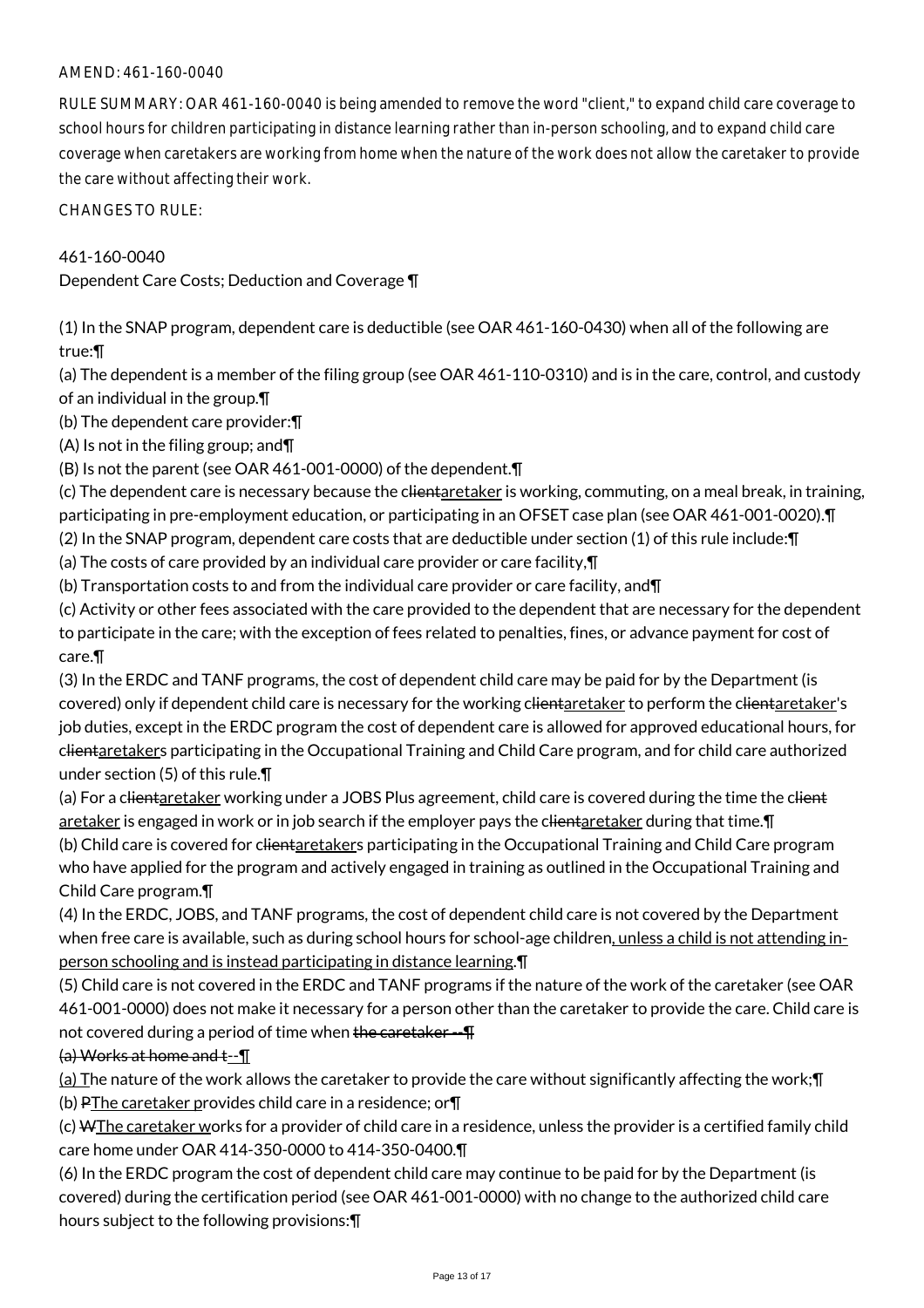(a) When a reduction in work hours occurs the copay may be adjusted.¶

(b) When a job loss occurs:¶

(A) When a caretaker has a permanent job loss from all employment the copay is waived for up to three months for a work search period, starting the month after the job loss occurred.¶

(B) The waiver ends at the end of the three month period if the caretaker becomes employed.¶

(C) The three month work search period does not apply when:¶

(i) The adult was discharged or fired without good cause (see OAR 461-135-0070(2)) for misconduct, felony, or theft. "Misconduct" means willful or wantonly negligent violation of the standards of behavior which an employer has the right to expect of an employee, including an act or series of actions that amount to a willful or wantonly negligent disregard of an employer's interest.¶

(ii) The adult voluntarily quit in anticipation of discharge or without good cause.¶

(c) For medical leave:¶

(A) When a caretaker is on medical leave the reason for the leave must be verified including diagnosis and prognosis under OAR 461-125-0830. Maternity leave may be authorized for three months (12 weeks) without medical documentation.¶

(B) For a decrease or increase in income during or at the end of medical leave see OAR 461-180-0005 and OAR 461-180-0030.¶

(C) Medical leave and maternity leave can be extended when new verification is received prior to the end of the month noted on the original documentation. Medical leave cannot extend beyond the certification period.¶ (d) For military transition:¶

(A) When a caretaker who is a discharged U.S. military member returns from active duty in a military war zone, the copay is waived for up to six months starting the month after the military member returns home.¶

(B) The copay waiver ends at the end of the six month period if the caretaker becomes employed. The copay waiver ends before the end of the six month period if the caretaker returns to active duty.¶

(e) Under this section child care may be used for work, work search, approved educational hours, military transition activities, or other activities to maintain a part-time or full-time slot at a child care facility.¶

(f) If the clientaretaker stops participating in the Occupational Training and Child Care program:¶ (A) The clientaretaker's copay is waived for up to three months while the clientaretaker is in the process of

reengaging into the program.¶

(B) The waiver ends when the clientaretaker reengages into the Occupational Training and Child Care program. I (C) If the clientaretaker does not reengage within three months, the ERDC certification ends at the end of the three months if the clientaretaker does not reengage in the Occupational Training and Child Care program. I (7) In the JOBS program, the cost of child care may be covered while the care is necessary to enable the client aretaker to participate in a case plan (see OAR 461-190-0211).¶

(8) In the ERDC, JOBS, JOBS Plus, and TANF programs, the cost of dependent child care may be paid for (is covered) by the Department, only if all the following are true:¶

(a) The dependent child (see OAR 461-001-0000):¶

(A) In the ERDC program, is a member of the benefit group (see OAR 461-110-0750) and is in the care, control, and custody of an individual in the group.¶

(B) In the JOBS, JOBS Plus, and TANF programs, lives with the filing group.¶

(b) The provider of child care is not in the filing group.¶

(c) The provider of child care is not the parent of a child in the filing group.¶

(9) Coverage of the cost of dependent care is subject to the requirements in OAR chapter 461, including OAR 461- 120-0510(3), 461-135-0400, 461-155-0150, 461-160-0193, 461-165-0180, and 461-190-0211.

Statutory/Other Authority: ORS 329A.500, 409.050, 411.060, 411.070, 411.700, 411.816, 412.049

Statutes/Other Implemented: ORS 329A.500, 409.010, 411.060, 411.070, 411.700, 411.816, 412.049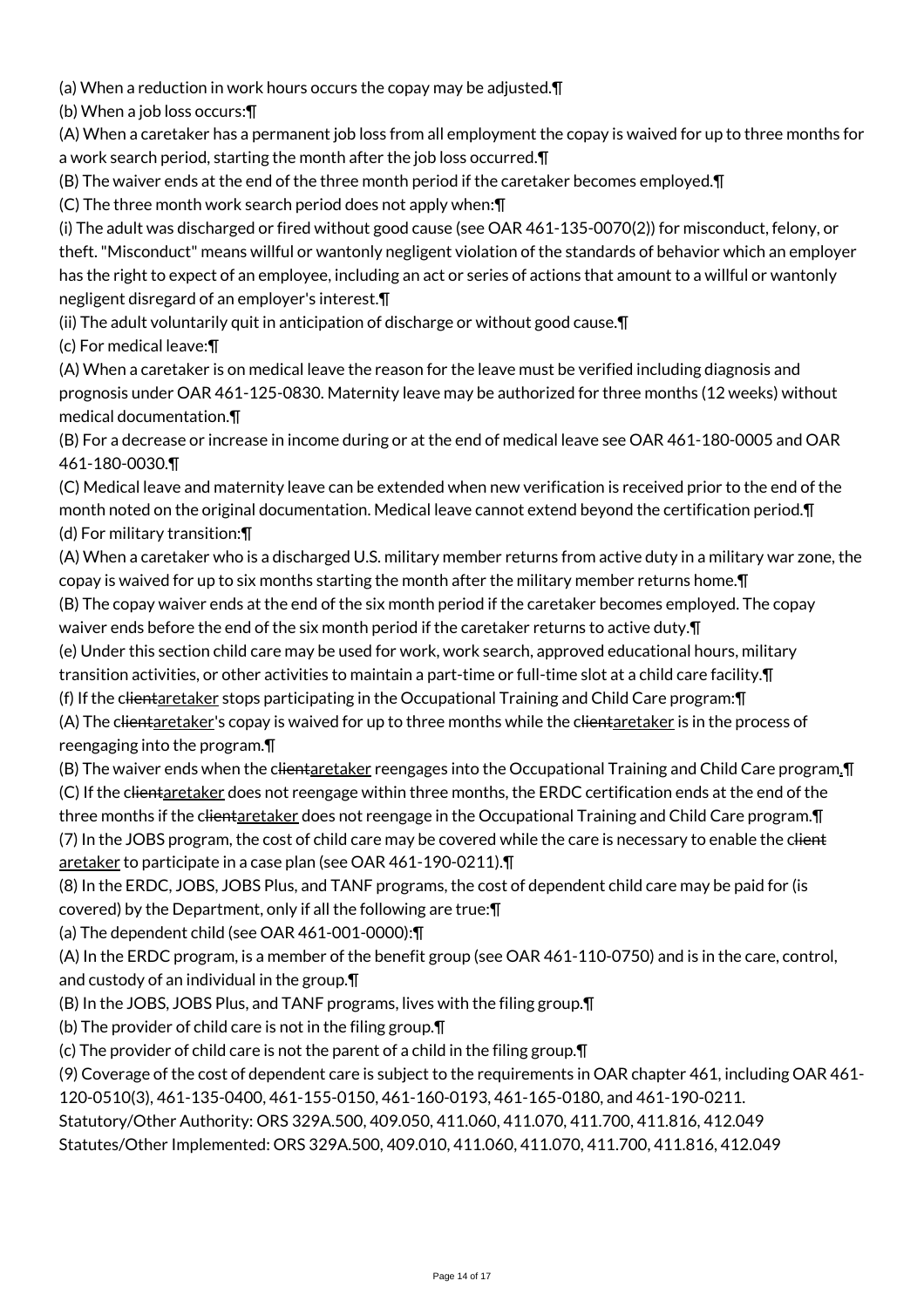## AMEND: 461-160-0300

RULE SUMMARY: OAR 461-160-0300 is being amended to move existing rule provisions regarding ERDC financial eligibility, allowable child care cost, and copay calculation into this rule and to clarify when allowable costs from selfemployment are taken into account for the ERDC program. It also returns the ERDC eligibility standard to the pre-COVID federal poverty levels for initial certification and recertification. Lastly, it is being amended to adopt the agency's new copay calculation rules which set a new monthly ERDC copay structure, beginning October 1, 2021. CHANGES TO RULE:

# 461-160-0300

Use of Income to Determine Eligibility and Copay Benefits for ERDC  $\P$ 

The Department determines financial eligibility (see OAR 461-001-0000) for ERDC and the copay benefit level as follows:¶

(1) The monthly gross income of tERDC financial eligibility.¶

(a) The financial group (see OAR 461-110-0530) is determined in accordance with OAR 461-150-0060. The (2) The monthly gross income at initial certification and recertification is compared to the ERDC eligibility standards in OAR 461-155-0150(5). If monthly income equals or exceeds themay not exceed the resource limit in OAR 461-160-0015.¶

(b) The monthly countable (see OAR 461-001-0000 and 461-145-0930) gross income of the financial group is determined in accordance with OAR 461-150-0060. If monthly countable income equals or exceeds the eligibility standards, the need group (see OAR 461-110-0630) is ineligible for ERDC.¶

(A) At initial certification, the ERDC eligibility standard is met for a need group of eight or less if monthly countable income for the need group is less than 185 percent of the federal poverty level (FPL), as described in OAR 461-155-0180. The eligibility standard for a need group of eight applies to any need group larger than eight.¶

(B) During the certification period (see OAR 461-001-0000) and at recertification the ERDC eligibility standards, the need group is ineligible for ERDC. If monthly income does not exceed the eligibility standard, the client's eligibility is determined under section (3) of this rule.¶

 $(3)$  For a client found eligible under section  $(2)$  of this rule, is met for a need group of eight or less if monthly countable income for the need group during the 12 month period is less than 250 percent FPL or 85 percent state median income (SMI), whichever is higher, as described in OAR 461-155-0180. The eligibility standard for a need group of eight applies to any need group larger than eight.¶

(c) The copay calculated under section (3) of this rule is compared to the allowable child care cost under section (2) of this rule. If the copay is equal to or greater than the allowable child care cost-and, the client's copay are determined as follows: is not eligible for ERDC.¶

(2) Allowable Child Care Cost. For an individual found eligible under section (1) of this rule, the allowable child care cost is set under this section.¶

(a) The child care costs for which the client has been billed are compared to the amount provided in the appropriate child care chart in OAR 461-155-0150. The allowable child care cost is the lesser of the two amounts.¶

(b) The need group's copay is determined in accordance with  $\overline{\text{OAR}}$  461-155-0150section (3) of this rule. The

 $(4c)$  The copay is subtracted from the allowable child care cost, and the remainder is the payment the Department makes to the provider. If the copay is equal to or greater than the allowable child care cost, the client is not eligible for ERDC. If the copay is less than the allowable child care cost, the client meets the income requirement for ERDC ¶

(3) Copay Calculation.¶

(a) A need group with a certification period that began in March 2020 through September 2021 shall have a monthly copay of \$0 for the entirety of the certification period. The copay calculation for February 2020 and earlier is found in previous versions of OAR 461-155-0150.¶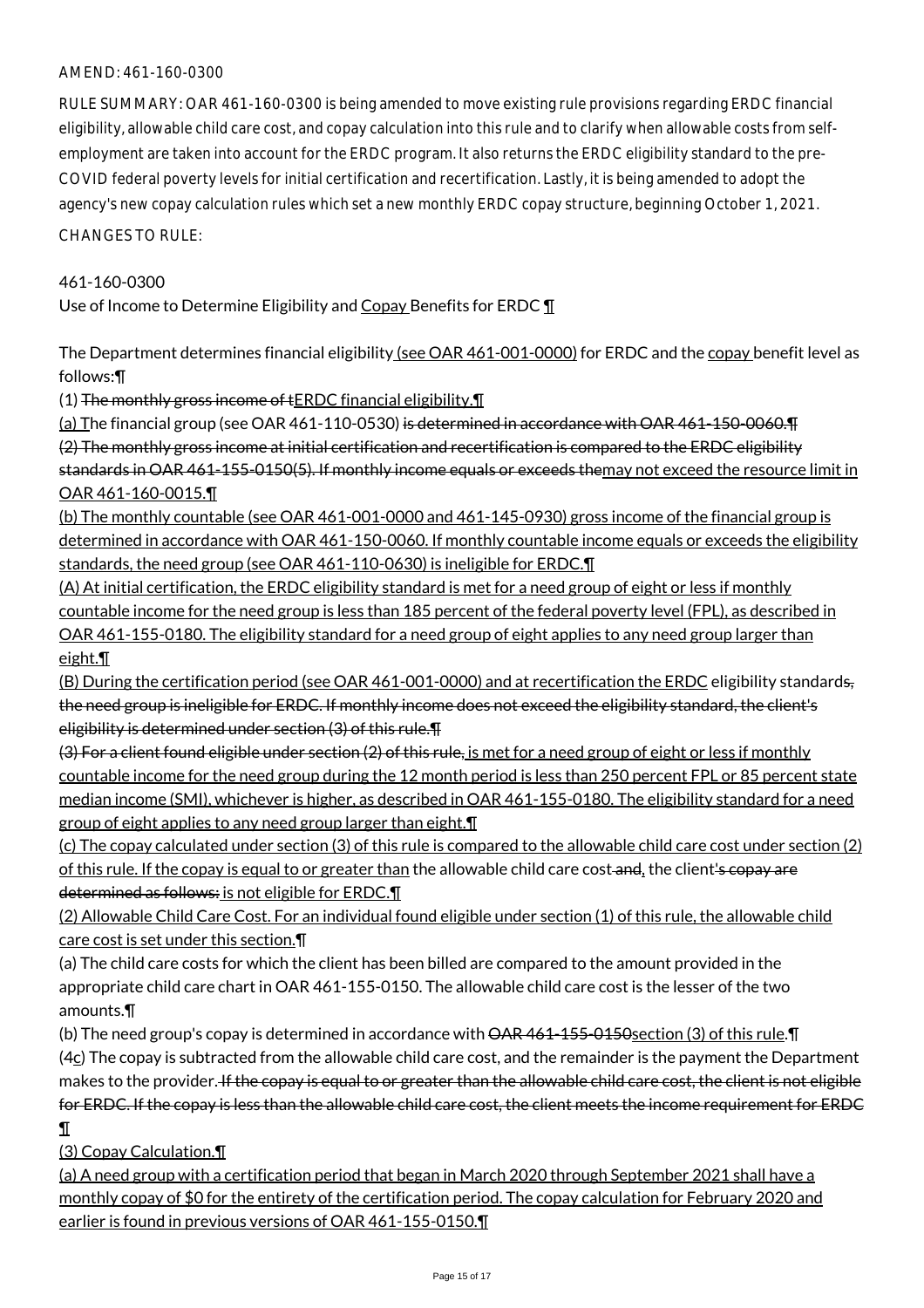(b) When determining the copay, upon the applicant's request, the Department may exclude at least 50 percent of gross self-employment income when a need group has countable self-employment income and permitted costs (see OAR 461-145-0910 and 461-145-0920). The maximum exclusion is the total of all actual costs permitted under OAR 461-145-0920.¶ (c) The monthly copay shall be as follows, using the countable income, or countable self-employment income minus permitted costs:¶ Need group size of 2¶ Income&&&&&&&&&&&&..Monthly Copay¶ \$0 - \$1452.99 &&&&&&&&&...\$0¶ \$1453 - \$2178.99 &&&&&&&&.\$5¶ \$2179 - \$2904.99 &&&&&&&&.\$10¶ \$2905 - \$3267.99 &&&&&&&&.\$40¶ \$3268 - \$4292.99 &&&&&&&&.\$100¶ ¶ Need group size of 3¶ Income&&&&&&&&&&&&..Monthly Copay¶ \$0 - \$1830.99 &&&&&&&&&...\$0¶ \$1831 - 2745.99 &&&&&&&..&.\$5¶ \$2746 - \$3203.99 &&&&&&&&.\$10¶ \$3204 - \$3660.99 &&&&&&&&.\$15¶ \$3661 - \$4118.99 &&&&&&&&.\$50¶ \$4119 - \$5302.99 &&&&&&&&.\$110¶ ¶ Need group size of 4¶ Income&&&&&&&&&&&&..Monthly Copay¶ \$0 - \$2209.99 &&&&&&&&......\$0¶ \$2210 - \$3313.99&&&&&&&&.\$5¶ \$3314 - \$3865.99&&&&&&&&.\$10¶ \$3866 - \$4417.99&&&&&&&&.\$20¶ \$4418 - \$4969.99&&&&&&&&.\$60¶ \$4970 - \$6312.99&&&&&&&&.\$120¶ ¶ Need group size of 5¶ Income&&&&&&&&&&&&..Monthly Copay¶ \$0 - \$2587.99&&&&&&&&&...\$0¶ \$2588 - \$3881.99&&&&&&&&.\$5¶ \$3882 - \$4527.99&&&&&&&&.\$10¶ \$4528 - \$5174.99&&&&&&&&.\$25¶ \$5175 - \$5821.99&&&&&&&&.\$70¶ \$5822 - \$7322.99&&&&&&&&.\$130¶ ¶ Need group size of 6¶ Income&&&&&&&&&&&&..Monthly Copay¶ \$0 - \$2965.99&&&&&&&&&...\$0¶ \$2966 - \$4448.99&&&&&&&&.\$5¶ <u>\$4449 - \$5189.99&&&&&&&&.\$10¶</u> \$5190 - \$5930.99&&&&&&&&.\$25¶ \$5931 - \$6671.99&&&&&&&&.\$70¶ \$6672 - \$8332.99&&&&&&&&.\$130¶